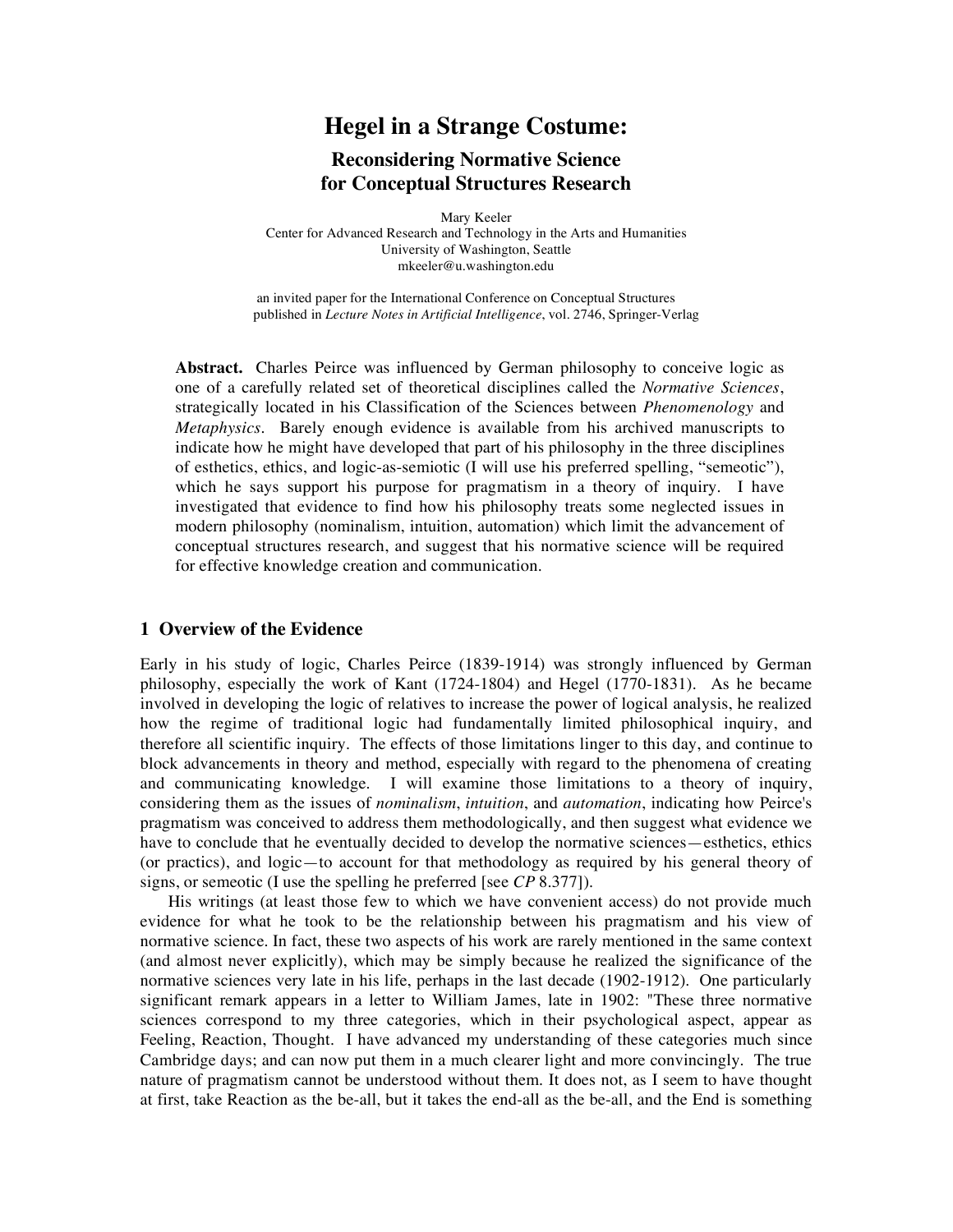that gives its sanction to action. It is of the third category. Only one must not take a nominalistic view of Thought as if it were something that a man had in his consciousness. Consciousness may mean any one of the three categories. But if it is to mean Thought it is more without us than within. It is we that are in it, rather than it in any of us" [*CP* 8.256].

Most of the evidence available is from his Lectures on Pragmatism of 1903. In fact, the first of these lectures is entitled "Pragmatism: The Normative Sciences." And between the fourth lecture, "The Reality of Thirdness," and the sixth lecture, "Three Types of Reasoning," the fifth is "Three Kinds of Goodness," which he begins: "Now I am going to make a series of assertions which will sound wild; for I cannot stop to argue them, although I cannot omit them if I am to set the supports of pragmatism in their true light" [*CP* 5.120]. In the final of these lectures, he concludes: "If you carefully consider the question of pragmatism you will see that it is nothing else than the question of the logic of abduction. That is, pragmatism proposes a certain maxim which, if sound, must render needless any further rule as to the admissibility of hypotheses to rank as hypotheses, that is to say, as explanations of phenomena held as hopeful suggestions; and, furthermore, this is all that the maxim of pragmatism really pretends to do, at least so far as it is confined to logic, and is not understood as a proposition in psychology. For the maxim of pragmatism is that a conception can have no logical effect or import differing from that of a second conception except so far as, taken in connection with other conceptions and intentions, it *might conceivably* modify our practical conduct differently from that second conception" [*CP* 5.196; my emphasis].

We have even less evidence available to discern how he intended semeotic to relate to pragmatism and to normative science. From his voluminous manuscript, "Minute Logic" (1902- 03), only one remark on the subject appears in print, in the *Collected Papers of Charles Sanders Peirce* [CP]: "With Speculative Rhetoric, Logic, in the sense of Normative Semeotic, is brought to a close" [*CP* 2.111]. We may conclude from that indication and only half a dozen others that, by this point, "Semeotic" was for him "logic," and should appear in his classification among the other normative sciences. I found it helpful to study his "Classification of the Sciences," once it had been constructed in outline from his textual accounts (see below, in abbreviated form; see [1] and [2] for more detail). That construction is only a first step in solving the puzzle of his many writings, archived in manuscript, concerning which Peirce himself remarks: "All that you can find in print of my work on logic are simply scattered outcroppings here and there of a rich vein which remains unpublished. Most of it I suppose has been written down; but no human being could ever put together the fragments. I could not myself do so.—1903" [printed at the beginning of Volume 2 of the CP, *Elements of Logic*.]

**The Structure of Philosophy in a Classification of the Sciences of Discovery** represents philosophy as a positive science, in the sense of discovering what really is true but limited to "so much of truth as can be inferred from common experience." The special sciences are principally occupied with the accumulation of new facts inferred from specific human and natural inquiries [see *CP*: 1.183-238]. The structure indicates that each science draws upon the principles of the studies above it on the list, mathematics being the simplest and most abstract science.

\_\_\_\_\_\_\_\_\_\_\_\_\_\_\_\_\_\_\_\_\_\_\_\_\_\_\_\_\_\_\_\_\_\_\_\_\_\_\_\_\_\_\_\_\_\_\_\_\_\_\_\_\_\_\_\_\_\_\_\_\_\_\_\_\_\_

**I. Mathematics** (the Conditional or Hypothetical Science, studies what is and what is not logically possible, without making itself responsible for any actual existence [see *CP*, 5.40]) **II. Philosophy** (the Theoretical Science in Three Branches: Phenomenology ascertains and studies the kinds of elements universally present at any time to the mind in any way; Normative science distinguishes what ought to be from what ought not to be; Metaphysics seeks to give an account of the universe of mind and matter. [see *CP*: 1.186])

**A. Phenomenology** (the science of experience in terms of Category Theory: Firstness, Secondness, Thirdness; "describing all the features that are common to whatever is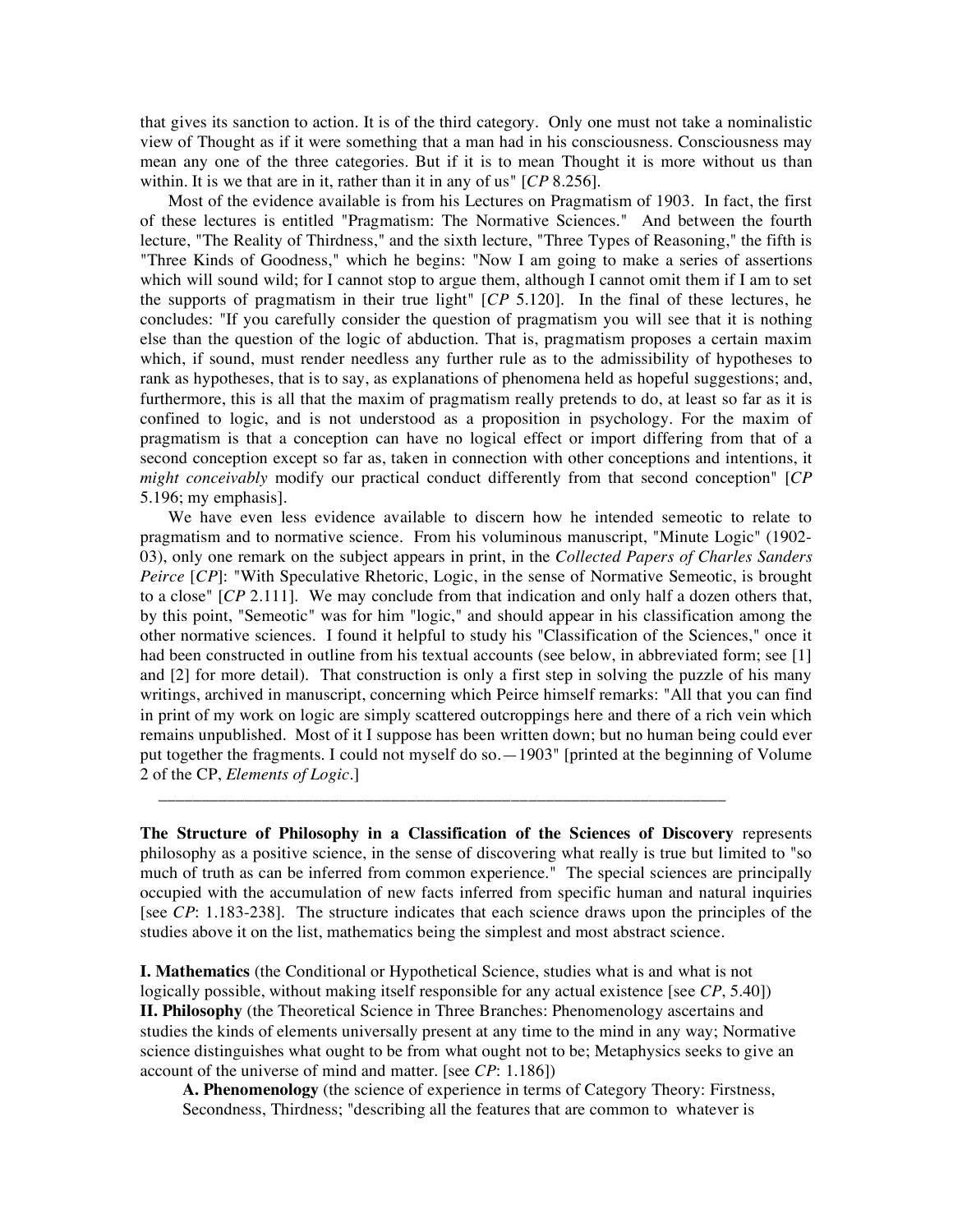experienced or might conceivably be experienced or become an object of study in any way direct or indirect"[*CP*: 4.390, 2.84, 5.37])

**B. The Normative Sciences** ("the science of the laws of conformity of things [as phenomena] to ends or ideals, that is, perhaps, to Truth, Right, and Beauty" [*CP* 5.121])

**1. Esthetics** (the science of ideals; considers those things whose ends are to embody qualities of feeling)

**2. Ethics** (the theory of self-controlled or deliberate conduct; considers those things whose ends lie in action; should perhaps be called "Practics")

**3. Logic** (Formal Semeotic, or the science of self-controlled or deliberate thought; considers those things whose end is to represent something)

a. Philosophical Grammar (Speculative Grammar, or the theory of meaning)

b. Critical Logic (the theory of inference)

c. Philosophical Rhetoric (Speculative Rhetoric, i.e., theory of method, especially pragmatism)

**C. Metaphysics** (the science of Reality. Reality consists in regularity.[see *CP*: 5.121-129; see also V 6, B 1])

1. Ontology (general metaphysics)

2. Psychical metaphysics (religion)

3. Physical Metaphysics or Cosmology (natural laws)

\_\_\_\_\_\_\_\_\_\_\_\_\_\_\_\_\_\_\_\_\_\_\_\_\_\_\_\_\_\_\_\_\_\_\_\_\_\_\_\_\_\_\_\_\_\_\_\_\_\_\_\_\_\_\_\_\_\_\_\_\_\_\_\_\_\_

**III. The Special Sciences**: these are now represented by the various disciplines in a college of arts and sciences, apart from philosophy and mathematics. Peirce divides these into what we now think of as the humanities along with other human studies and the natural sciences, which would correspond roughly to the *Geisteswissenschaften* and the *Naturwissenschaften*) [3].

The "Introduction" to Peirce's "Bibliography" in volume 8 of the *CP* includes a brief list (see below) to account for those of Peirce's manuscripts that arrived at the Harvard University archive. The introduction says that his manuscript collection "is divided according to Peirce's classification of the sciences as follows, with the number of boxes and bundles listed after each division." Judging from the number of boxes and bundles listed for each domain of his work, we should expect to find most of his work devoted to normative science. An editor's note in the *CP* (Volume 2) explains: "Peirce came to recognize the nature of the Normative Sciences at a very late date (c.1903). He apparently wrote practically nothing on esthetics (see 2.197) and linked most of his discussions of practics and ethics with those on pragmatism and logic. Logic, the third of the Normative Sciences, being the subject on which Peirce spent about sixty years of intensive study and on which he left the most manuscripts." But his later writings (during his last decade) are not yet at all well represented in any print edition, because they become more difficult to decipher as his handwriting deteriorated with age. Because his manuscripts are now in very delicate condition, on high acid paper, we may never know whether he had the opportunity to pursue further development of his normative sciences.

#### **Listing of Peirce's Manuscript Collection at Harvard University**

| A. Mathematics<br>B. Philosophy<br>1. Pragmatism and the Categories<br>2. Normative Sciences (Logic)<br>12<br>3. Metaphysics<br>C. Idioscopy<br>II. Science of Review: Classification of the Sciences | I. Science of Discovery |  |
|-------------------------------------------------------------------------------------------------------------------------------------------------------------------------------------------------------|-------------------------|--|
|                                                                                                                                                                                                       |                         |  |
|                                                                                                                                                                                                       |                         |  |
|                                                                                                                                                                                                       |                         |  |
|                                                                                                                                                                                                       |                         |  |
|                                                                                                                                                                                                       |                         |  |
|                                                                                                                                                                                                       |                         |  |
|                                                                                                                                                                                                       |                         |  |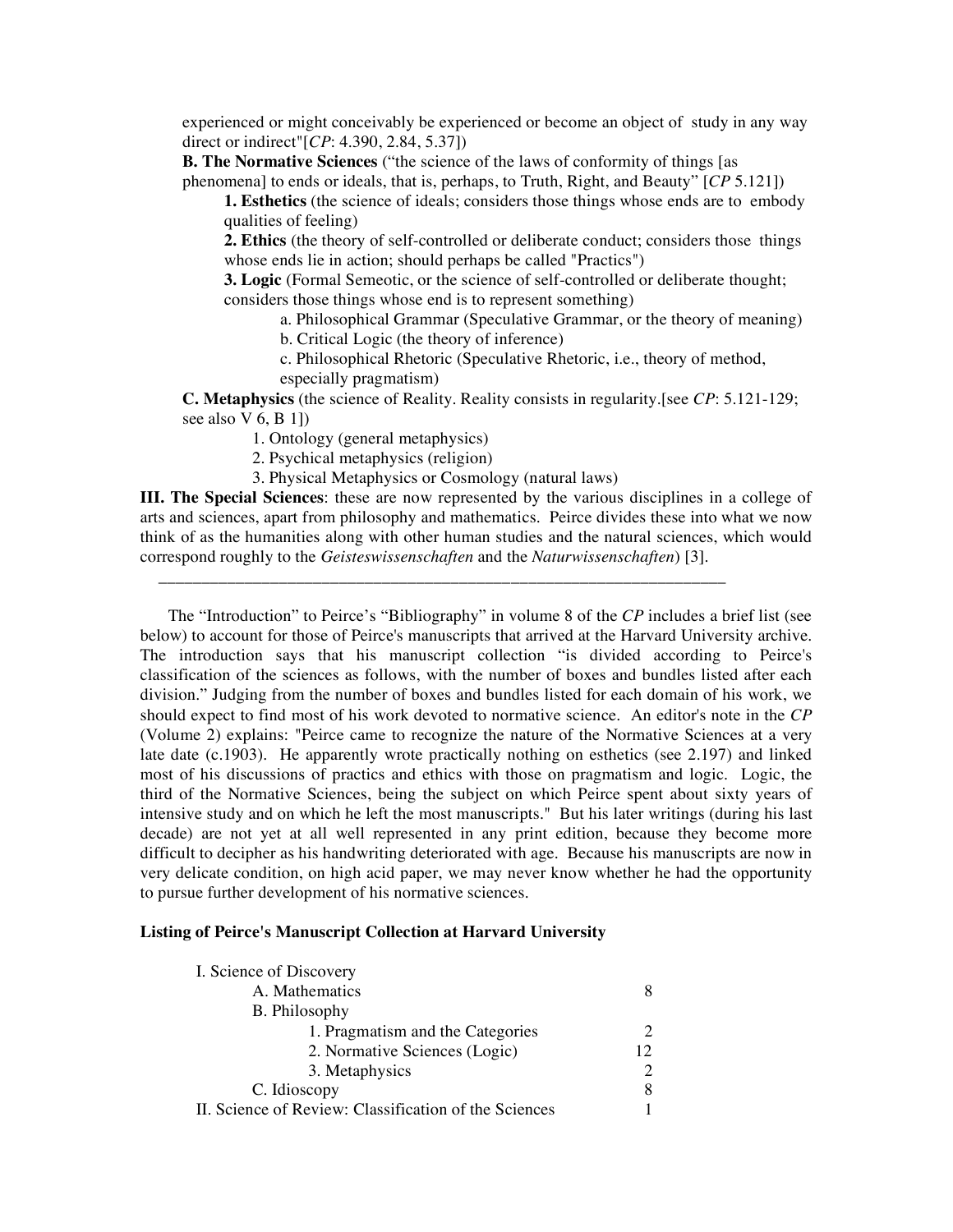| III. Practical Science and Miscellaneous      |  |
|-----------------------------------------------|--|
| IV. Book Reviews                              |  |
| V. Life and Letters                           |  |
| Unclassified: $V\{a\}$ , $V\{b\}$ ,, $V\{z\}$ |  |
| A. Biography                                  |  |
| B. Correspondence                             |  |
| 1. Personal                                   |  |
| 2. Professional                               |  |
| 3. Business                                   |  |
| 4. Official: Coast Survey                     |  |
| 5. Applications                               |  |
|                                               |  |

Based on the limited evidence available in the *CP*, I conjecture that Peirce's conception of the normative sciences, which gives us a new view of logic and its role in inquiry, might serve conceptual structures work in effectively building theory and constructing methods of research. I will present evidence from his writings for that conjecture, in considering how he contends with those issues that limit adequate account of knowledge creation and communication in pursuing a theory of inquiry on Hegel's triadic model. As Peirce remarks, in unidentified fragments of a manuscript (dated 1892), "My philosophy resuscitates Hegel, though in a strange costume" [*CP* 1.42].

By the time he writes the third draft of his second lecture for the 1903 series on pragmatism, "The Universal Categories," he has explicitly distinguished his view from those of other modern philosophers: "Philosophy, as I understand the word, is a positive theoretical science, and a science in an early stage of development.… The followers of Haeckel are completely in accord with the followers of Hegel in holding that what they call philosophy is a practical science and the best of guides in the formation of what they take to be Religious Beliefs. I simply note the divergence, and pass on to an unquestionable fact; namely, the fact that all modern philosophy is built upon Ockhamism; by which I mean that it is all nominalistic and that it adopts nominalism because of Ockham's razor. And there is no form of modern philosophy of which this is more essentially true than the philosophy of Hegel. But it is not modern philosophers only who are nominalists. The nominalistic Weltanschauung has become incorporated into what I will venture to call the very flesh and blood of the average modern mind" [*CP* 5.61].

#### **2 Modern Philosophy's Costume: Nominalism, Intuition, and Automation**

Peirce's aim of a scientific philosophy required him to examine and explicate in intricate detail the assumptions of modern philosophy *as phenomenal objects* of inquiry themselves. His "Minute Logic" attempts to discover exactly how each attempt has failed in the inquiry of its proper phenomena, and to respond to those deficiencies effectively in his own philosophy. Anyone who studies his work in depth will find much evidence of the affinities he locates in nearly every modern system, which his analysis approves as part of his "strange costume." He emphasizes many times that nothing in his philosophy is original, that only its placement among other ideas in a comprehensive perspective gives it a new role in his design. Those who have considered his work in piecemeal (which is how it appears in the *Collected Papers,* and in any other available source—since the chronological edition of his work [4] is still far from complete) often conclude that pragmatism is a new system of philosophy, or simply a new form of some particular old one. Instead, we can better appreciate it as a maxim for a method by which he constructs an ensemble from worthy features of other systems.

According to Peirce, modern philosophy has suffered a "tidal wave of nominalism," beginning with Descartes. Kant was a nominalist, whose philosophy "would have been rendered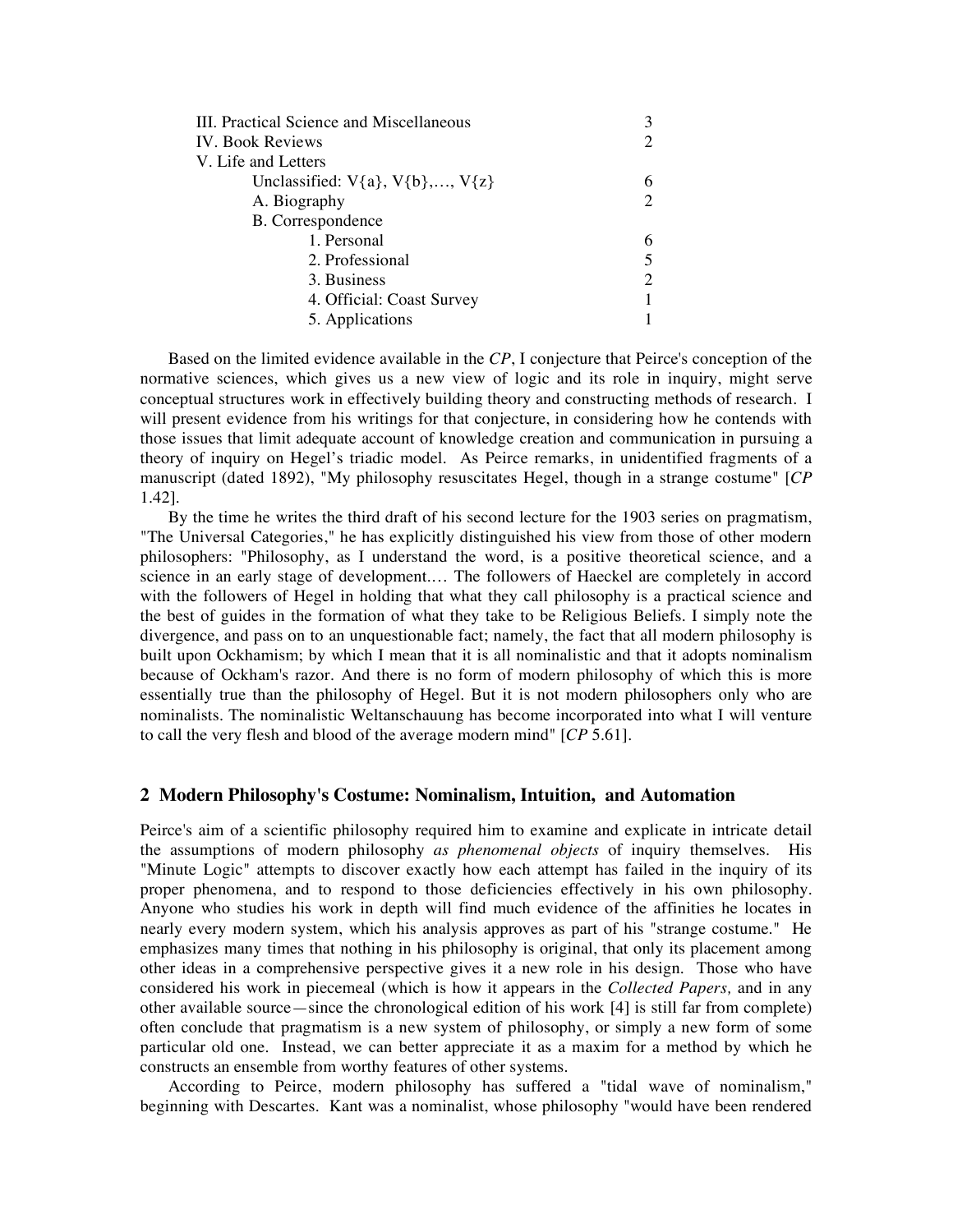compacter, more consistent, and stronger if its author had taken up realism," he says, and Hegel was a nominalist "of realistic yearnings" [*CP*1.19]. In a review of a book on the works of Berkeley, in 1871, Peirce comments on how the issue of nominalism affects us: "But though the question of realism and nominalism has its roots in the technicalities of logic, its branches reach about our life. The question whether the genus homo has any existence except as individuals, is the question whether there is anything of any more dignity, worth, and importance than individual happiness, individual aspirations, and individual life. Whether men really have anything in common, so that the community is to be considered as an end in itself, and if so, what the relative value of the two factors is, is the most fundamental practical question in regard to every public institution the constitution of which we have it in our power to influence" [*CP* 8.38].

Peirce considers nominalism to be a naive sort of metaphysics ("the simplest possible of all Logico-Metaphysical theories, if it can be sustained" [*CP* 2.166]), which our modern minds seem predisposed to assume. He persistently argued against it, and was convinced that only with adequate logical theory and method could anyone hope to examine this mode of thinking effectively enough to change the habit of blindly accepting it. We can find evidence that he identified common ground between nominalism and realism in terms of how both conceive *reality*, such as in an untitled manuscript of 1873: "I do not think that the two views [realism and nominalism] are absolutely irreconcilable, although they are taken from very widely separated stand-points. The realistic view emphasizes particularly the permanence and fixity of reality; the nominalistic view emphasizes its externality. But the realists need not, and should not, deny that the reality exists externally to the mind; nor have they historically done so, as a general thing. That is external to the mind, which is what it is, whatever our thoughts may be on any subject; just as that is real which is what it is, whatever our thoughts may be concerning that particular thing" [*CP* 7.339].

Also significant is that his argument for pragmatism, based on the theory that every thought is a sign, was the doctrine of Leibniz, Berkeley, and all the other extreme nominalists beginning in the sixteenth century. Just as they did, he insists, "Every realist must, as such, admit that a general is a term and therefore a sign," but warns, "If, in addition, he holds that it is an absolute exemplar, this Platonism passes quite beyond the question of nominalism and realism; and indeed the doctrine of Platonic ideas has been held by the extremest nominalists" [*CP* 5.470]. Ockham, the leading extreme nominalist, proclaimed: "It is to be maintained, therefore, that every universal is one singular thing, and therefore there is no universal except by signification, that is, by its being the sign of many." Peirce responds: "Ockham always thinks of a mental conception as a logical term, which, instead of existing on paper, or in the voice, is in the mind, but is of the same general nature, namely, a sign. The conception and the word differ in two respects: first, a word is arbitrarily imposed, while a conception is a natural sign; second, a word signifies whatever it signifies only indirectly, through the conception which signifies the same thing directly" [*CP* 8.20 (1871)].

At the end of a manuscript for a proposed book on the history of science, in 1896, Peirce contends that all modern nominalist philosophers recognize only one mode of being, the being of an individual thing or fact, which he says, "consists in the object's crowding out a place for itself in the universe, so to speak, and reacting by brute force of fact, against all other things. I call that existence" [*CP* 1.21]. To this he responds: "My view is that there are three modes of being. I hold that we can directly observe them in elements of whatever is at any time before the mind in any way. They are the being of positive qualitative possibility, the being of actual fact, and the being of law that will govern facts in the future" [*CP* 1.23]. These are the three Universal Categories of his phenomenology: Firstness, Secondness, and Thirdness, which he uses to explain the nominalist's problem:

Now for Thirdness. Five minutes of our waking life will hardly pass without our making some kind of prediction; and in the majority of cases these predictions are fulfilled in the event. Yet a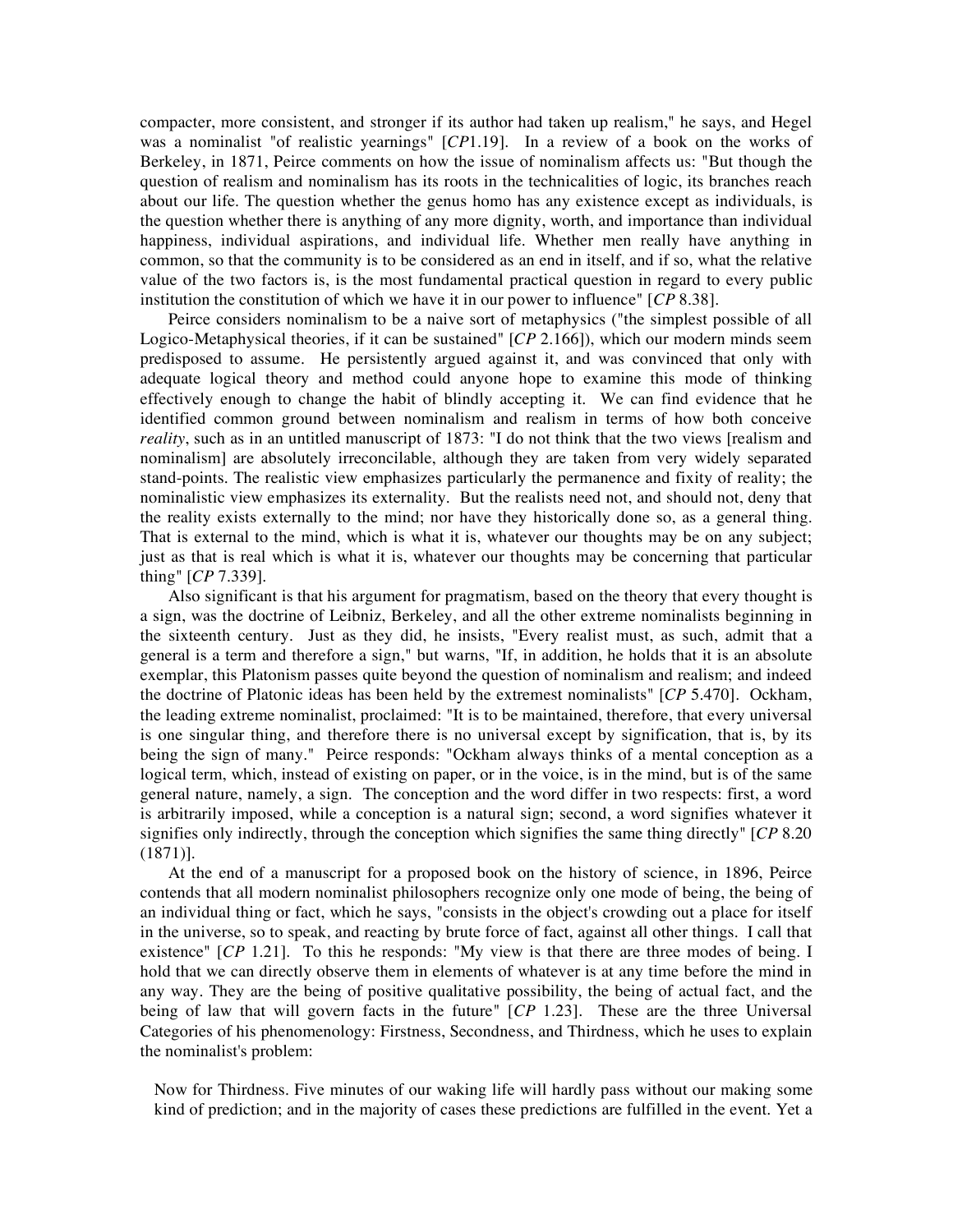prediction is essentially of a general nature, and cannot ever be completely fulfilled. To say that a prediction has a decided tendency to be fulfilled, is to say that the future events are in a measure really governed by a law … "Oh," but say the nominalists, "this general rule is nothing but a mere word or couple of words!" I reply, "Nobody ever dreamed of denying that what is general is of the nature of a general sign; but the question is whether future events will conform to it or not. If they will, your adjective 'mere' seems to be ill-placed." A rule to which future events have a tendency to conform is *ipso facto* an important thing, an important element in the happening of those events. This mode of being which consists, mind my word if you please, the mode of being which consists in the fact that future facts of Secondness will take on a determinate general character, I call a Thirdness. [*CP*1.26]

In his second lecture of a series in 1898, "Detached Ideas on Vitally Important Topics," Peirce sketches a useful summary of the two opposing views: "Roughly speaking, the nominalists conceived the general element of cognition to be merely a convenience for understanding this and that fact and to amount to nothing except for cognition, while the realists, still more roughly speaking, looked upon the general, not only as the end and aim of knowledge, but also as the most important element of being.… But as for the average nominalist whom you meet in the streets, he reminds me of the blind spot on the retina, so wonderfully does he unconsciously smooth over his field of vision and omit facts that stare him in the face, while seeing all round them without perceiving any gap in his view of the world" [*CP* 4.1].

The crucial question between the two views, as Peirce puts it, is "whether all properties, laws of nature, and predicates of more than an actually existent subject are, without exception, mere figments or not." He offers an example in a footnote: "Anybody may happen to opine that 'the' is a real English word; but that will not constitute him a realist. But if he thinks that, whether the word 'hard' itself be real or not, the property, the character, the predicate, hardness, is not invented by men, as the word is, but is really and truly in the hard things and is one in them all, as a description of habit, disposition, or behavior, then he is a realist" [*CP* 1.27; fn] To make the distinction, as Kant did and all nominalists do, between the true conception of something and the thing itself, insists Peirce, "is only to regard one and the same thing from two different points of view"; a true conception would be the reality, which is what gives us reason to pursue any inquiry with the hope that it has real direction, in which "the mind of man is, on the whole and in the long run, tending" [*CP* 8.12].

Two significant remarks indicate how firm was his judgment of nominalism. In his Lowell Lectures of 1903, he reveals that since his 1871 review of the book on Berkeley's works he has "very carefully and thoroughly revised" his philosophical opinions, and has "modified them more or less on most topics," but has "never been able to think differently on that question of nominalism and realism" [*CP* 1.20]. And in an untitled manuscript that was apparently intended as part of a lecture, "Fallibilism, Continuity, and Evolution" (c. 1897), he says: "It is one of the peculiarities of nominalism that it is continually supposing things to be absolutely inexplicable. That blocks the road of inquiry" [*CP* 1.170].

Peirce demonstrates how detailed analysis of the confused state of modern philosophy can "unblock that road," when he considers the issue of *intuition*, in two essays published in the Journal of Speculative Philosophy (1868). The first essay, "Questions Concerning Certain Faculties Claimed for Man," takes on the fundamental nominalist claims and, in particular, Kant's legacy of *intuition as a form of uninferred or immediate knowledge* (such as our knowledge of space and time). He begins by formally stating that definition: "Throughout this paper, the term intuition will be taken as signifying a cognition not determined by a previous cognition of the same object, and therefore so determined by something out of the consciousness." He questions whether we have this faculty by asking how we could know we do if we did? The essay ends with its denial: "We have no power of Intuition (as defined), but every cognition is determined" [*CP* 5.213-63].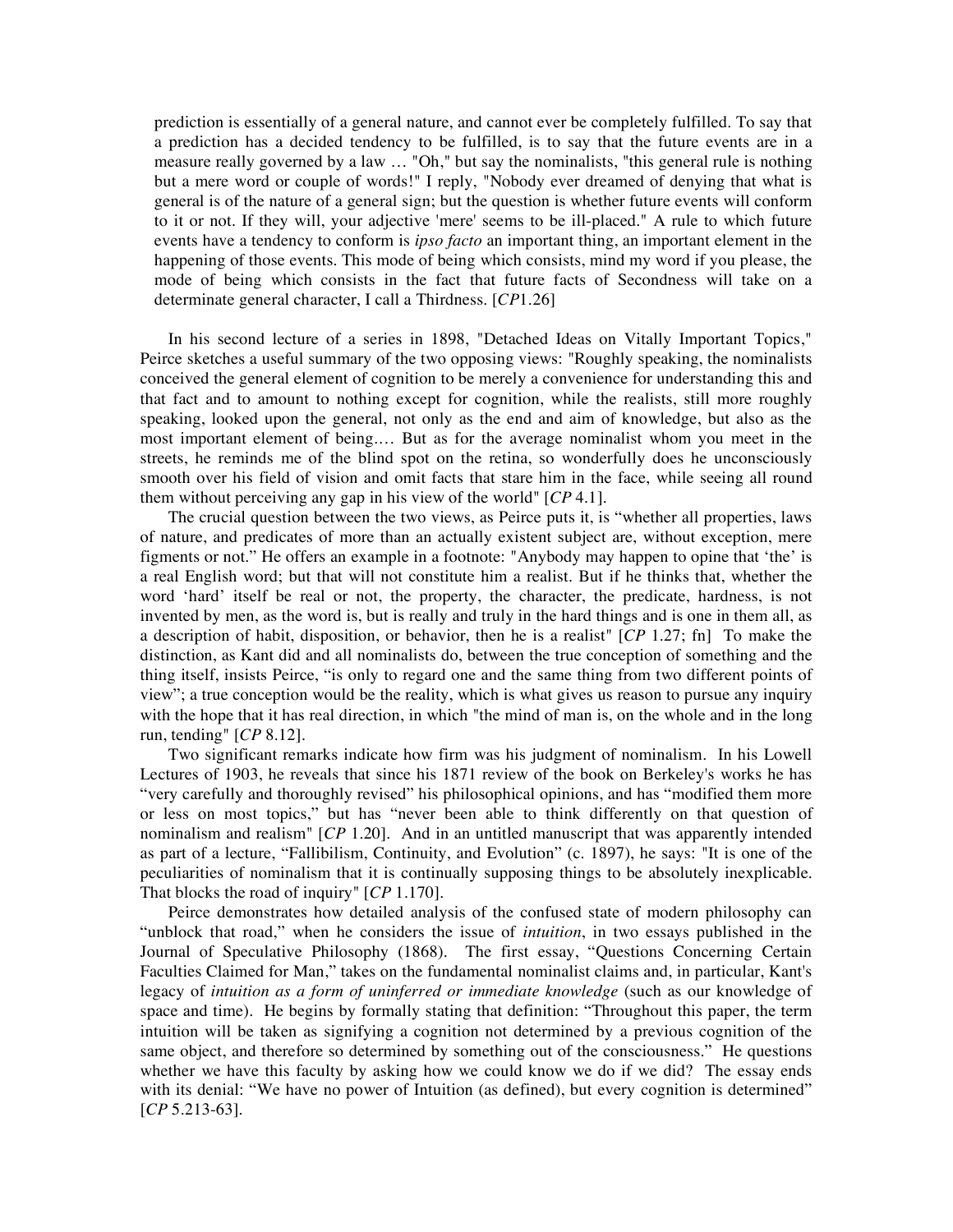In his second essay (in the same journal, 1868), he says that this proposition cannot be regarded as certain and must be traced out to its consequences. [see *CP* 5.265]. Here he makes the case that we could not know for sure that anything is unknowable, or inexplicable, for we could not conceive of it as apart from what we think. We are only aware of or can identify feelings (what we call intuitions, for example) by *predicating* them (or relating them to something, as when we say a computer interface is intuitive). Therefore, only whatever is *incomparable* with anything else is inexplicable, he stresses, and whatever is incomparable would be unthinkable and we could have no concept of it *as* unknowable. From this result, he makes a logical case for meaning as the continuity of mind, or as having a sort of being that is *relational*:

So that nothing which we can truly predicate of feelings is left inexplicable … no present actual thought (which is a mere feeling) has any meaning, any intellectual value; for this lies not in what is actually thought, but in what this thought may be connected with in representation by subsequent thoughts; so that the meaning of a thought is altogether something virtual. It may be objected, that if no thought has any meaning, all thought is without meaning. But this is a fallacy similar to saying that, if in no one of the successive spaces which a body fills there is room for motion, there is no room for motion throughout the whole. At no one instant in my state of mind is there cognition or representation, but in the relation of my states of mind at different instants there is. [In a footnote, Peirce says: "Accordingly, just as we say that a body is in motion, and not that motion is in a body, we ought to say that we are in thought and not that thoughts are in us."] [*CP* 5.289]

Of course, much of what goes on in the flow of thought we are not explicitly aware of as inference; in fact, we could say that most of our opinions come to us almost *automatically*, unconsciously derived from previous thought. But if we can consider beliefs to be *habits of mind*, as Peirce contends, then the difference between instinctive habits and beliefs is the capability of self-control: "a deliberate, or self-controlled habit, is precisely a belief" [*CP* 5.480]. Furthermore, he says, "The feeling of believing is a more or less sure indication of there being established in our nature some habit which will determine our actions. Doubt never has such an effect" [*CP* 5.371]; doubt disturbs our belief-habits to which "we cling tenaciously, not merely to believing, but to believing just what we do believe" [*CP* 5.372]. He concludes, "all doubt is a state of hesitancy about an imagined state of things.—1893" [*CP* 5.373fn], but stresses: "genuine doubt always has an external origin, usually from surprise" [*CP* 5.443]. Indubitable beliefs, says Peirce, indicate "a somewhat primitive mode of life." With the introduction of any degrees of self-control, "occasions of action arise in relation to which the original beliefs, if stretched to cover them, have no sufficient authority. In other words, we outgrow the applicability of instinct—not altogether, by any manner of means, but in our highest activities" [*CP* 5.511].

The capability to regulate our lives by belief-habits that respond to doubt is a form of virtual adaptation and so of evolution that is not available to less capable minds. Belief in imagined states of things: which we hypothetically maintain, experiment with by prediction, and then regulate our actions according to the results we experience (in pursuing inquiry), is what distinguishes our conduct from automatic regulation [see *CP* 5.473]. Peirce reminds us how subtle—and crucial—this distinction is: "There is no evidence that we have this faculty, except that we seem to feel that we have it. But the weight of that testimony depends entirely on our being supposed to have the power of distinguishing in this feeling whether the feeling be the result of education, old associations, etc., or whether it is an intuitive cognition; or, in other words, it depends on presupposing the very matter testified to" [*CP* 2.214 (1868)]. He eventually rescues intuition from its nominalist fate with a new definition: "Intuition is the regarding of the abstract in a concrete form, by the realistic hypostatization of relations [or hypothetically regarding thoughts and things]; that is the one sole method of valuable thought. Very shallow is the prevalent notion that this is something to be avoided. You might as well say at once that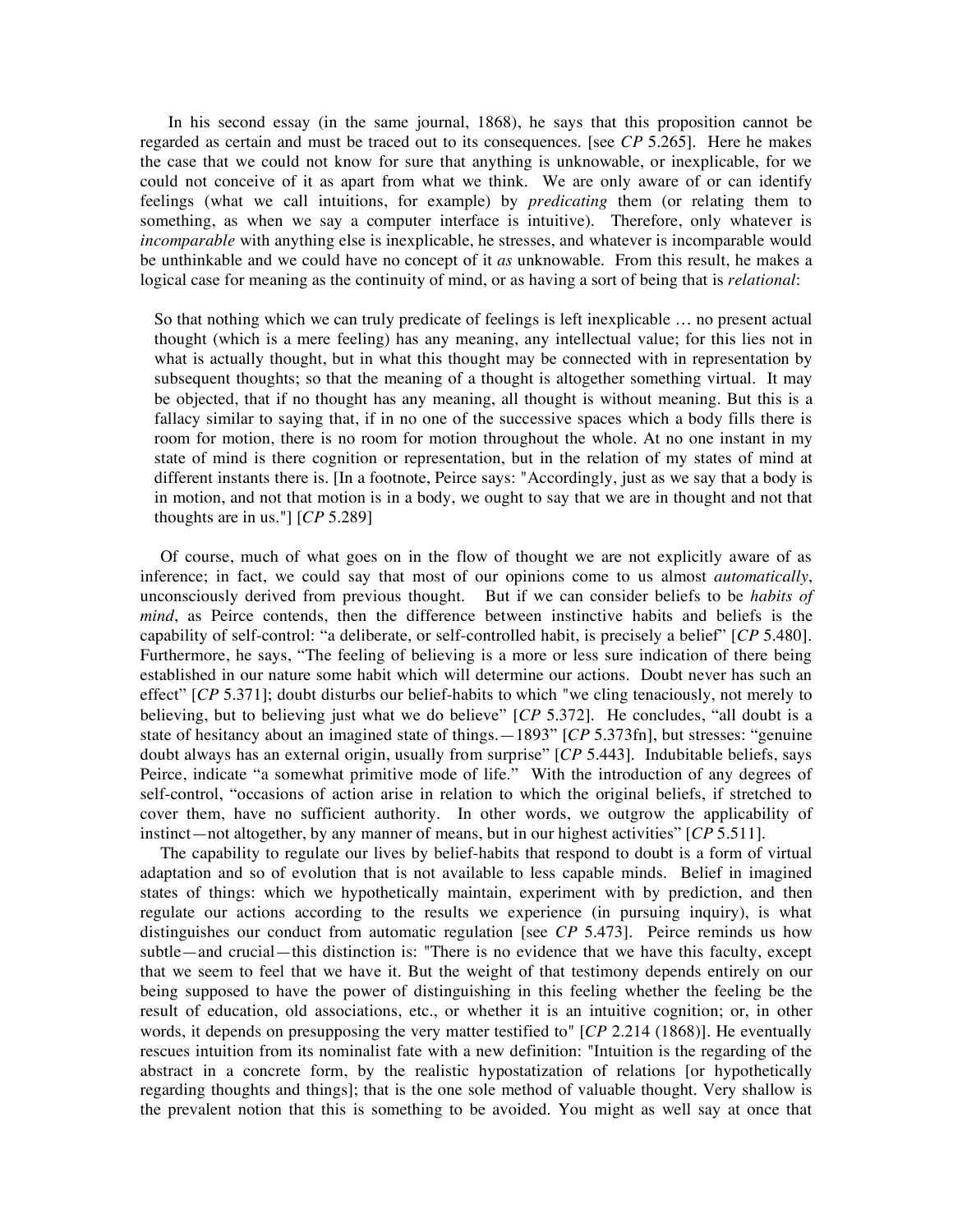reasoning is to be avoided because it has led to so much error; quite in the same philistine line of thought would that be; and so well in accord with the spirit of nominalism that I wonder some one does not put it forward. The true precept is not to abstain from hypostatization, but to do it intelligently" [*CP* 5.383 (1877)]. And finally he advises: "Everybody ought to be a nominalist at first, and to continue in that opinion until he is driven out of it by the *force majeure* of irreconcilable facts. Still he ought to be all the time on the lookout for these facts, considering how many other powerful minds have found themselves compelled to come over to realism" [CP 4.1 (1898)].

In his unpublished "Grand Logic" of 1893, he admonishes: "Many men are so cocksure that necessity governs everything that they deny that there is anything substantially contingent. But it will be shown in the course of this treatise that they are unwarrantably confident, that wanting omniscience we ought to presume there may be things substantially contingent, and further that there is overwhelming evidence that such things are. … The question of realism and nominalism, which means the question how far real facts are analogous to logical relations, and why, is a very serious one, which has to be carefully and deliberately studied, and not decided offhand, and not decided on the ground that one or another answer to it is 'inconceivable'" [*CP* 4.67-8]. This question challenges conceptual structures research to take account of the human capability of virtual adaptation by self-critical control, theoretically and methodologically, if knowledge representation tools are truly to augment human inquiry. Peirce's scientific philosophy offers logical principles that are hypotheses in normative theory, which bases it on abduction, like any other scientific theory [see 5].

# **3 Peirce's Strange Costume: Semeotic, Pragmatism, and Normative Science**

In the forms which we have access to examine it, Peirce's "costume" appears even stranger than he could imagine. Scholarship based on his writings has been so demanding (especially before the production of the electronic *CP* [6]) that most Peirce scholars have been entirely unaware of how he relates semeotic to pragmatism and places them within his normative sciences. The relationships among these three realms are never explicated in the evidence compiled from his manuscripts in the *CP,* which is not surprising when we remember that especially his later work—and particularly that on semeotic—is not well represented there. Only seven occurrences of the term (in its various spellings) appear in the *CP*'s eight volumes of Peirce's texts, and one footnote reference, in the title of an unpublished work: "Logic viewed as Semeiotics," c.1904 (the only case where that spelling occurs, and that manuscript is not included in the *CP*). Otherwise the term occurs, by date, in these forms: 1893 (semiotic), 1896 (semeiotic), 1897 (semiotic), 1898 (semeiotic), 1902 (semeotic), 1908 (semeotic), and again in 1908 (semeiotic). His references to normative science are only twice as frequent; in only fifteen *CP* entries does the term specifically occur (and only between 1901 and 1908). Most of the entries where it appears were written in 1903, but (perhaps) curiously no entries of that year contain "semeotic" (in any spelling). In fact, most of his works on semeotic in the *CP* are dated before 1900. Even the *CP*'s bibliography contains only the one item title mentioned above, "Logic viewed as Semeiotics." Joseph Esposito explains that Peirce's study of signs and development of a theory "grew out of his use of sign concepts to solve *specific* philosophic questions," many years prior to his realization of the need to develop that theory further, as semeotic [7: 19].

Nevertheless, we know from the entries where the term appears that he clearly considered it to apply to an expanded form of logic. The fragmentary manuscript of 1896 begins to make the core connections: "The term 'logic' is unscientifically by me employed in two distinct senses. In its narrower sense, it is the science of the necessary conditions of the attainment of truth. In its broader sense, it is the science of the necessary laws of thought, or, still better (thought always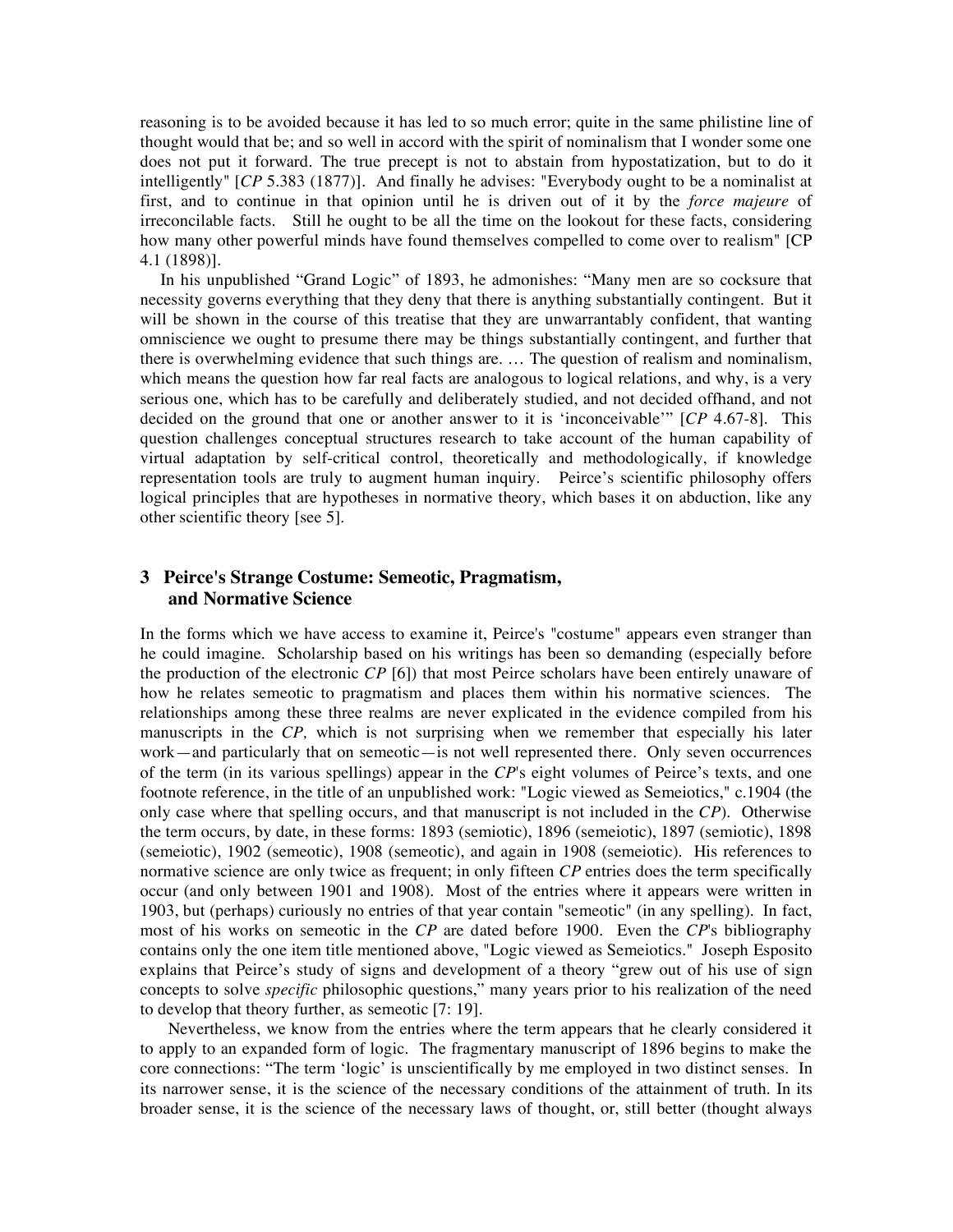taking place by means of signs), it is general semeiotic, treating not merely of truth, but also of the general conditions of signs being signs (which Duns Scotus called *grammatica speculativa*), also of the laws of the evolution of thought, which since it coincides with the study of the necessary conditions of the transmission of meaning by signs from mind to mind, and from one state of mind to another, ought, for the sake of taking advantage of an old association of terms, be called *rhetorica speculativa*, but which I content myself with inaccurately calling objective logic, because that conveys the correct idea that it is like Hegel's logic" [*CP* 1.444].

More explicitly, in his second lecture of the 1898 series on logic ("Detached Ideas on Vitally Important Topics"), he explains:

The highest kind of symbol is one which signifies a growth, or self-development, of thought, and it is of that alone that a moving representation is possible; and accordingly, the central problem of logic is to say whether one given thought is truly, i.e., is adapted to be, a development of a given other or not. In other words, it is the critic of arguments. Accordingly, in my early papers I limited logic to the study of this problem. But since then, I have formed the opinion that the proper sphere of any science in a given stage of development of science is the study of such questions as one social group of men can properly devote their lives to answering; and it seems to me that in the present state of our knowledge of signs, the whole doctrine of the classification of signs and of what is essential to a given kind of sign, must be studied by one group of investigators. Therefore, I extend logic to embrace all the necessary principles of semeiotic, and I recognize a logic of icons, and a logic of indices, as well as a logic of symbols; and in this last I recognize three divisions: Stecheotic (or stoicheiology), which I formerly called Speculative Grammar; Critic, which I formerly called Logic; and Methodeutic, which I formerly called Speculative Rhetoric. [*CP* 4.9]

Finally in his "Minute Logic" (1902), he makes the definitive connection to normative science, by name: "With Speculative Rhetoric, Logic, in the sense of Normative Semeotic, is brought to a close. But now we have to examine whether there be a doctrine of signs corresponding to Hegel's objective logic" [*CP* 2.111].

Most significantly (in a letter of 1908), he clearly defines a triadic-relation, "the decisive breakthrough," as Klaus Oehler calls it, which distinguishes Peirce's semeotic from the nominalist dyadic sign theories [8: 71].

It seems to me that one of the first useful steps toward a science of semeiotic ({sémeiötiké}), or the cenoscopic science of signs, must be the accurate definition, or logical analysis, of the concepts of the science. I define a Sign as anything which on the one hand is so determined by an Object and on the other hand so determines an idea in a person's mind, that this latter determination, which I term the Interpretant of the sign, is thereby mediately determined by that Object. A sign, therefore, has a triadic relation to its Object and to its Interpretant. But it is necessary to distinguish the Immediate Object, or the Object as the Sign represents it, from the Dynamical Object, or really efficient but not immediately present Object. It is likewise requisite to distinguish the Immediate Interpretant, i.e. the Interpretant represented or signified in the Sign, from the Dynamic Interpretant, or effect actually produced on the mind by the Sign; and both of these from the Normal Interpretant, or effect that would be produced on the mind by the Sign after sufficient development of thought. On these considerations I base a recognition of ten respects in which Signs may be divided. I do not say that these divisions are enough. But since every one of them turns out to be a trichotomy, it follows that in order to decide what classes of signs result from them, I have 310 or 59049, difficult questions to carefully consider; and therefore I will not undertake to carry my systematical division of signs any further, but will leave that for future explorers. [*CP* 8.343]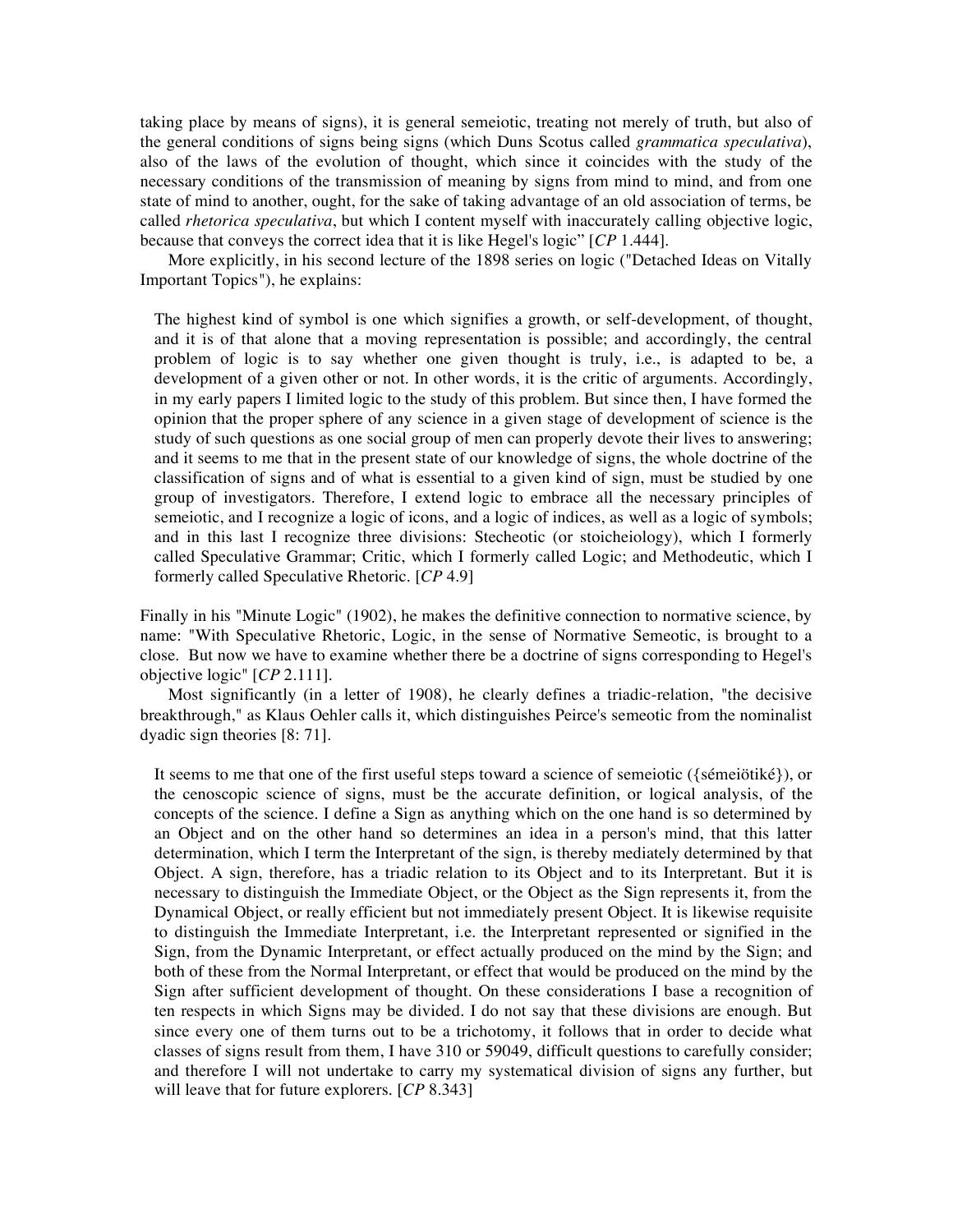In his later work on pragmatism (c.1906), we find evidence in a parenthetical comment recorded in the *CP* that his theory conceives a continuous process called "semiosis," or signaction; he urges: "(It is important to understand what I mean by *semiosis*. All dynamical action, or action of brute force, physical or psychical, either takes place between two subjects [whether they react equally upon each other, or one is agent and the other patient, entirely or partially] or at any rate is a resultant of such actions between pairs. But by 'semiosis' I mean, on the contrary, an action, or influence, which is, or involves, a coöperation of three subjects, such as a sign, its object, and its interpretant, this tri-relative influence not being in any way resolvable into actions between pairs. {Sémeiösis} in Greek of the Roman period, as early as Cicero's time, if I remember rightly, meant the action of almost any kind of sign; and my definition confers on anything that so acts the title of a 'sign.')" [*CP* 5.484]. He generalizes semiosis beyond sign action of the mind: "The reader may well wonder why I do not simply confine my inquiry to psychical semiosis, since no other seems to be of much importance. My reason is that the too frequent practice, by those logicians who do not go to work [with] any method at all [or who follow] the method of basing propositions in the science of logic upon results of the science of psychology—as contradistinguished from common-sense observations concerning the workings of the mind, observations well-known even if little noticed …—is unsound and insecure" [*CP* 5.485-7].

His semeotic theory investigates how this habit of semiosis is produced and what sort of habit it is, beginning with a general account of the dualistic conditions that precede its triadic sign action, which he identifies with self-control, as previously distinguished from automatic regulation [see *CP* 5.473].

Every sane person lives in a double world, the outer and the inner world, the world of percepts and the world of fancies. What chiefly keeps these from being mixed up together is (besides certain marks they bear) everybody's well knowing that fancies can be greatly modified by a certain non-muscular effort, while it is muscular effort alone … that can to any noticeable degree modify percepts. A man can be durably affected by his percepts and by his fancies. The way in which they affect him will be apt to depend upon his personal inborn disposition and upon his habits. Habits differ from dispositions in having been acquired as consequences of the principle … that multiple reiterated behaviour of the same kind, under similar combinations of percepts and fancies, produces a tendency—the habit—actually to behave in a similar way under similar circumstances in the future. Moreover—here is the point—every man exercises more or less control over himself by means of modifying his own habits; and the way in which he goes to work to bring this effect about in those cases in which circumstances will not permit him to practice reiterations of the desired kind of conduct in the outer world shows that he is virtually well-acquainted with the important principle that reiterations in the inner world fancied reiterations—if well-intensified by direct effort, produce habits, just as do reiterations in the outer world; and these habits will have power to influence actual behaviour in the outer world; especially, if each reiteration be accompanied by a peculiar strong effort that is usually likened to issuing a command to one's future self. [*CP* 5.487]

After Peirce considers the possible causes of habit-change and concludes that no entirely new habit can be created by involuntary experiences, he contends that "[e]very concept, doubtless, first arises when upon a strong, but more or less vague, sense of need is superinduced some involuntary experience of a suggestive nature," which is similar to the "instinctive ideas of animals," for whom conditions are relatively unchanging, so that their ideas need not progress. But man's ideas first take the form of conjectures, although they may not be recognized as such; "[e]very concept, every general proposition of the great edifice of science, first came to us as a conjecture" [*CP* 5.480]. Inquiry anticipates answers, just as common sense makes intuitive guesses.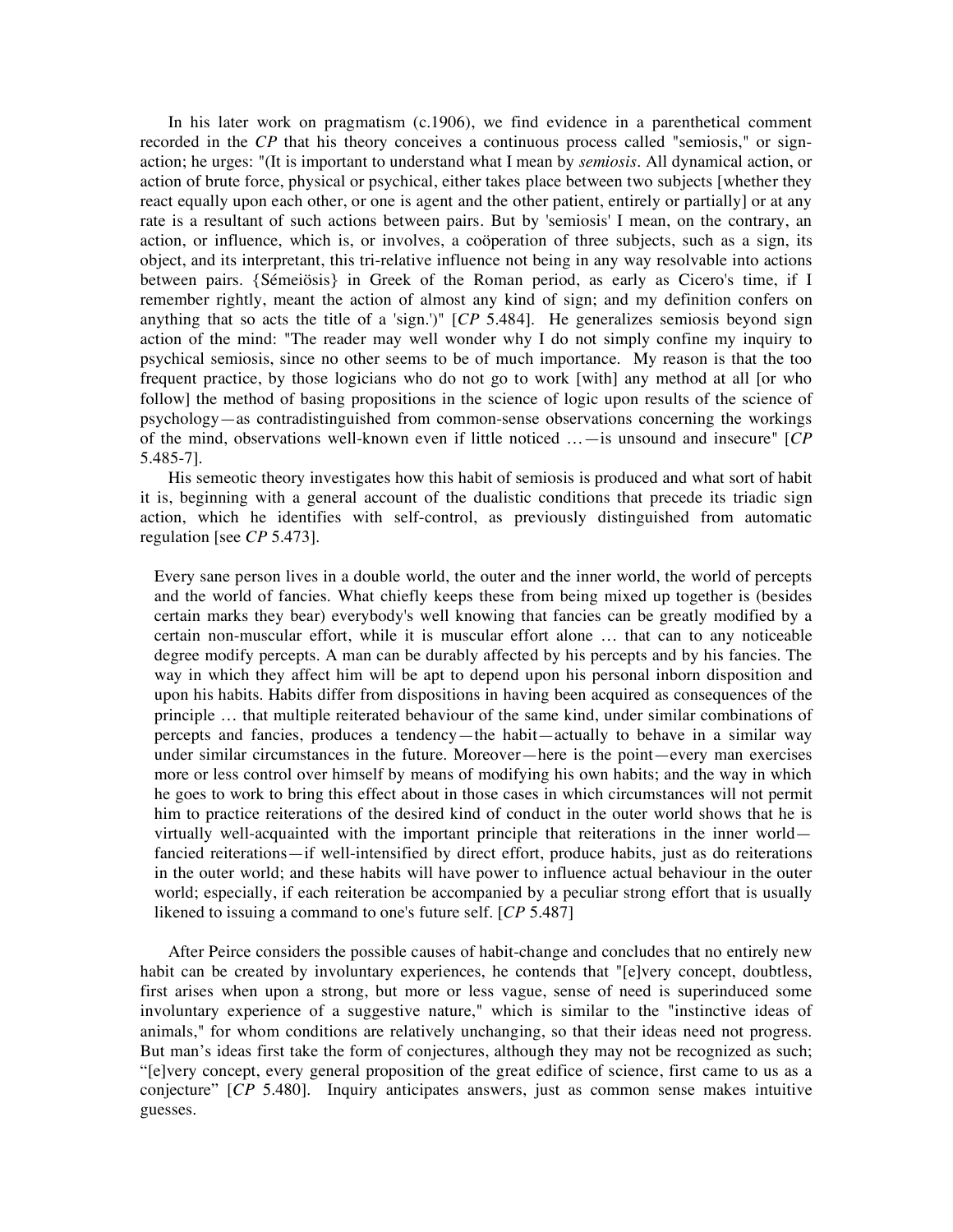To the extent that we consider what we can conceive (however vaguely) as unknowable, or knowable only by intuition (and that to be unknowable), or knowable only automatically (as instinct), we can not fully inquire about our capability of inquiry and cannot effectively consider the consequences of our conduct. Nominalist modern philosophy and science only attempt to explain our sense of what apparently *is* observable before us, but not how we can imagine what might be, as we certainly *can do,* most obviously in science fiction and other forms of art. According to Peirce, nominalist assumptions eliminate any perspective on the *evolution* of knowledge: "The nominalists' difficulty … is their habit of reducing the possible to the actual and of not distinguishing the actual [or our immediate sense of the existential] from the real [or our mediated experience of the actual as possible]" [*CP*: 1.422]. Especially in its empiricist form, beginning with Ockham, nominalism is theoretically blind to (and so cannot account for) the phenomena of communication and creativity, which Peirce proposes to do in his normative theory of inquiry as the evolution of thought. He clearly identifies its evolutionary nature with Hegel, but then comments: "I sometimes agree with the great idealist and sometimes diverge from his footsteps—for my own method has resulted from a more deliberate examination of the exact theory of logic ... and consequently has a broader form" [*CP* 1.453].

Nominalist philosophy was conceived to study our sense of *apparent* reality, as though what appears to be is simply all we can know, without even questioning why we have a sense of what *might be—*of what we don't know yet but can imagine. Peirce claims that, because of its underdeveloped logical analysis capabilities, nominalism cannot treat general conceptions, such as *reality* (or *common sense,* for that matter) *as objects in our experience*—that is, as phenomena to be scientifically investigated. For Peirce, such general conceptions *are* the very objects, or phenomena, of philosophical inquiry. In his view, these are the conceptions we assume in our everyday instinctive or intuitive behavior based on unexamined feelings, reaction, and beliefs, upon which all our judgments and rational conduct depend. Any theory of inquiry must begin with instinct as a primitive method, he says, but no creature can have instincts for every possible circumstance [see *CP*: 2.178]. "All instinctive beliefs are vague. The moment they are precinded, the pragmatist will begin to doubt them" [*CP* 6.499 (c. 1906)]. Pragmatism is his conjectured method for how to continue improving our methods of inquiry, which can be explained in theoretical terms of semeosis, while normative science investigates the conditions in experience which compel that habit of sign action to occur and to progress.

In a 1904 letter to Dewey, who proposed (following what he takes to be Hegel's suggestion) that normative science be considered as natural history, Peirce distinguishes his view:

[I]t is one of the characteristics of all normative science that it does not concern itself in the least with what actually takes place in the universe, barring always its assumption that what is before the mind always has those characteristics that are found there and which *Phänomenologie* is assumed to have made out. But as to particular and variable facts, no normative science has any concern with them, further than to remark that they form a constant constituent of the phenomenon. Now nothing like the study the Comparative Anatomists are occupied with can be made of mere possibilities. … There is no anatomy of possibilities because one can say in advance how pure possibilities vary and diverge from one another. Namely, they do so in every possible way. What renders a Comparative Anatomy possible is that certain conceivable forms do not occur. Only a minute proportion of them occur.… Thus there is in the list of chemical elements just that experiential diversity and absence of most possible forms that renders the kind of study called anatomical possible. If then you have a "Natural History" (i.e. a comparative anatomy) of thought,—it is not the merely possible thought that Normative Science studies, but thought as it presents itself in an apparently inexplicable and irrational experience [*CP* 8.239].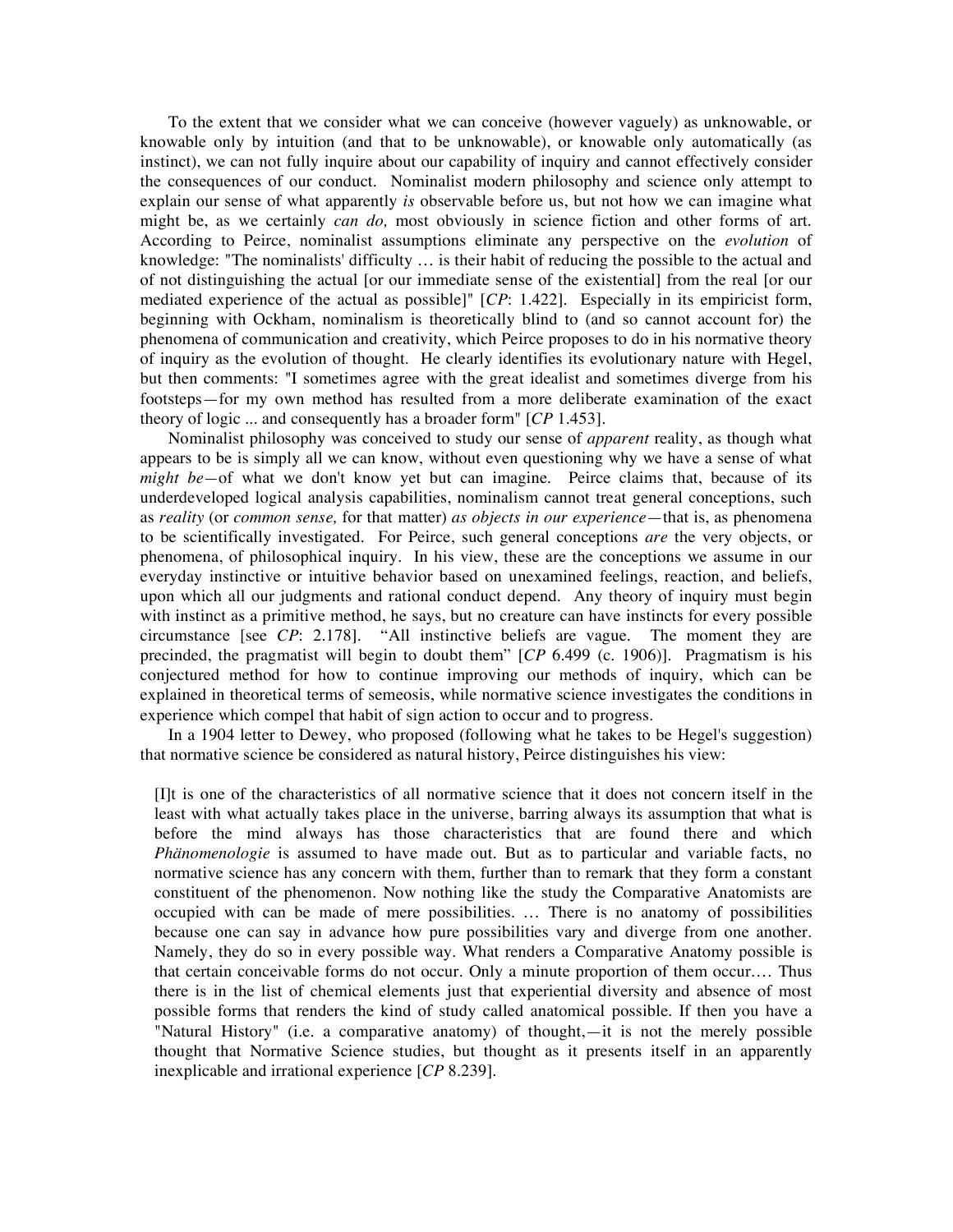#### **4 Conceptual Structures Research in Peirce's Costume?**

While Peirce clearly acknowledges his philosophy's affinities to ideas of Hegel, he also emphatically criticizes: "Hegelians overlook the facts of volitional action and reaction in the development of thought. I find myself in a world of forces which act upon me, and it is they and not the logical transformations of my thought which determine what I shall ultimately believe" [*CP* 8.45]. So normative science must begin with the pre-logical phenomena of experience, and explain how beliefs and judgments evolve under the influence of natural forces and feelings. Further investigation of Peirce's unfinished project of normative science must rely on Vincent Potter's detailed scholarly examination of the evidence (primarily Peirce's "Minute Logic" of 1902-3, the seven Pragmatism Lectures of 1903, and a series of *The Monist* articles in 1905-6) to resolve the inconsistencies, paradoxes, and hesitations that Peirce's writings reveal, indicating his uncertainties about that part of his philosophy.

For many years, Peirce struggled to justify ethics and especially esthetics as normative sciences, against his suspicion that they were pre-normative and must be relegated to intuition or instinct (as pre-determined behavior on some bio-evolutionary grounds, making them no more controllable than automatic responses), which is how nominalism must treat them. But he eventually conceived all normative science to study *what ought to be* [see *CP* 1.281], to determine norms or rules which need not but ought to be followed [see *CP* 2.156]. The sense of ought frees mind from material determinism; we always have the possibility to act contrary to an "ought," which implies ideals, ends, purposes which attract and guide deliberate conduct [see *CP* 1.575]. Although Peirce's theory considers the human mind as only one manifestation of Mind which is everywhere in one form or another, ours may perhaps be distinguished in having the greatest capacity for self-control. That theoretical view gives his normative sciences their concern: "We know very well that mind, in some sense, acts on matter, and matter on mind: the question is how" [*CP* 6.101]. His normative sciences are to analyze or define what conditions are required for accomplishment of a purpose, or deliberately chosen conduct that responds to conditions represented as fact [see *CP* 1.575].

By 1903, in his Lectures on Pragmatism, Peirce refers to normative science as the science "which investigates the universal and necessary laws of the relation of phenomena to Ends" [*CP* 5.121]. Here, says Potter, he begins to develop the notion that these sciences all distinguish good from bad: "in the representation of truth, in the efforts of the will, and in objects regarded simply in their presentation, respectively (5.36)" [9: 39]. And he begins to consider the role of pragmatism: "For if, as pragmatism teaches us, what we think is to be interpreted in terms of what we are prepared to do, then surely *logic,* or the doctrine of what we ought to think, must be an application of the doctrine of what we deliberately choose to do, which is Ethics" [*CP* 5.35]. He explains pragmatism as a method that helps us to know what we think, and what we believe, the meaning of which is interpreted as our willingness to act on that thought—in terms of its conceived consequences. "Pragmatism is the principle that every theoretical judgment expressible in a sentence in the indicative mood is a confused form of thought whose only meaning, if it has any, lies in its tendency to enforce a corresponding practical maxim expressible as a conditional sentence having its apodosis in the imperative mood" [*CP* 5.18].

In his seven lectures of 1903, Peirce explains that the essence of logic is to criticize arguments, and to judge arguments as good or bad implies that they are subject to control, so that in the future we can choose good arguments and avoid bad ones, giving us the ability to control and to correct. "Reasoning essentially involves self-control; so that [it] is a species of morality" [CP 5.108]. Potter stresses, "This is the very heart of the matter ... of Peirce's logic and of his entire philosophical outlook. To make a normative judgment is to criticize; to criticize is to attempt to correct; to attempt to correct supposes a measure of control over what is criticized in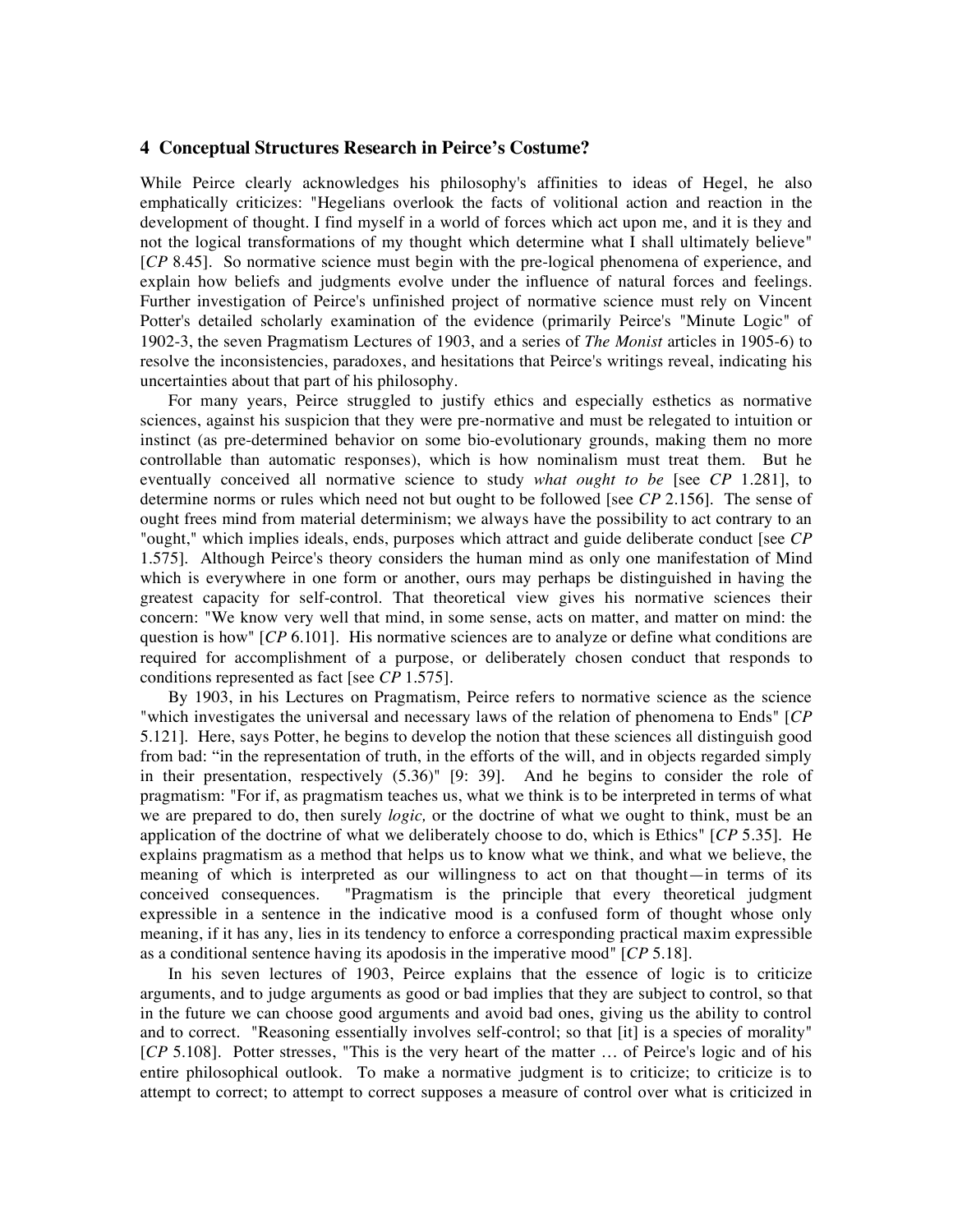the first place. Any other conception of goodness and badness is idle. In this Peirce was directly opposed to almost all other schools of thought of his day" [9: 41]. Even though Peirce concludes, in the 1903 lectures, that "esthetics considers those things whose ends are to embody qualities of feeling, ethics those things whose ends lie in action, and logic those things whose end is to represent something" [*CP* 5.129], he still hesitates to be sure about esthetics, because esthetic qualities seem to be beyond control. But the importance of that matter for pragmatism is now obvious: "For if the meaning of a symbol consists in how it might cause us to act, it is plain that this 'how' cannot refer to the description of mechanical motions that it might cause, but must intend to refer to a description of the action as having this or that aim. In order to understand pragmatism, therefore, well enough to subject it to intelligent criticism, it is incumbent upon us to inquire what an ultimate aim, capable of being pursued in an indefinitely prolonged course of action, can be" [*CP* 5.135].

By 1905, Potter says Peirce knew a distinction was required "between esthetic qualities themselves, that is, in their own intrinsic reality, and the conscious adoption of them as ideals to be pursued." Then he could argue that the role of esthetics is "to seek out through reflective analysis (1.580) what end is ultimate (can be consistently pursued in any and all circumstances) and to use this as the norm in adopting any particular esthetic quality as an ideal. According to this account of esthetics there would be the necessary element of criticism and control even with respect to the ultimate ideal, not in the sense that the objective reality of that ideal would be affected, but in the sense that one would accept it and conform to it willingly and deliberately" [9: 49]. Potter is certain that Peirce had this in mind, but says it would require many more pages of analysis to interpret the evidence. We do know that in 1905, he wrote the statement: "Pragmatism consists in holding that the purport of any concept is its conceived bearing upon our conduct" [*CP*: 5.460]; meaning cannot be reduced to action, as nominalism must assume. Peirce argues against this nominalism in 1906: "It has been a great, but frequent, error of writers on ethics to confound an ideal of conduct with a motive to action. The truth is that these two objects belong to different categories. Every action has a motive; but an ideal only belongs to a line [of] conduct which is deliberate. To say that conduct is deliberate implies that each action, or each important action, is reviewed by the actor and that his judgment is passed upon it, as to whether he wishes his future conduct to be like that or not. His ideal is the kind of conduct which attracts him upon review. If conduct is to be thoroughly deliberate, the ideal must be a habit of feeling which has grown up under the influence of a course of self-criticisms and of hetero-criticisms; and the theory of the deliberate formation of such habits of feeling is what ought to be meant by esthetics" [*CP* 1.574].

On Potter's reading of all the evidence, Peirce concludes that the *summum bonum* (or the ultimate end or aim) is reasoned and reasonable conduct; that Ethics and logic are specifications of esthetics; and that Ethics proposes what goals may reasonably be chosen in various circumstances, while logic proposes what means are available to pursue those ends [see 9:34]. The pragmatic maxim itself is normative in function: "the meaning of a concept does not lie in any individual reactions at all, but in the manner in which those reactions contribute to [expectation about future experience]" [*CP* 5.3; MS 462 (1903)]; we judge the meaning of a concept by the contribution of the reactions it evokes toward the realization of thought's ultimate aim. And Peirce concludes: "An aim which cannot be adopted and consistently pursued is a bad aim. It cannot properly be called an ultimate aim at all. The only moral evil is not to have an ultimate aim" [*CP* 5.133]. In normative science, then, Peirce's strange costume keeps his word (of 1896): "I follow an order of evolution … the possibility evolves the actuality. So does Hegel" [*CP* 1.453].

How might this "order of evolution," in Peirce's unfinished "strange costume," affect conceptual structures research? Generally, it tells us that nominalist philosophy limits us to the mechanistic—or *causal*—theories of empirical science that cannot help us learn what to expect of ourselves, nor why we should and how we might improve our conduct (which is, after all, the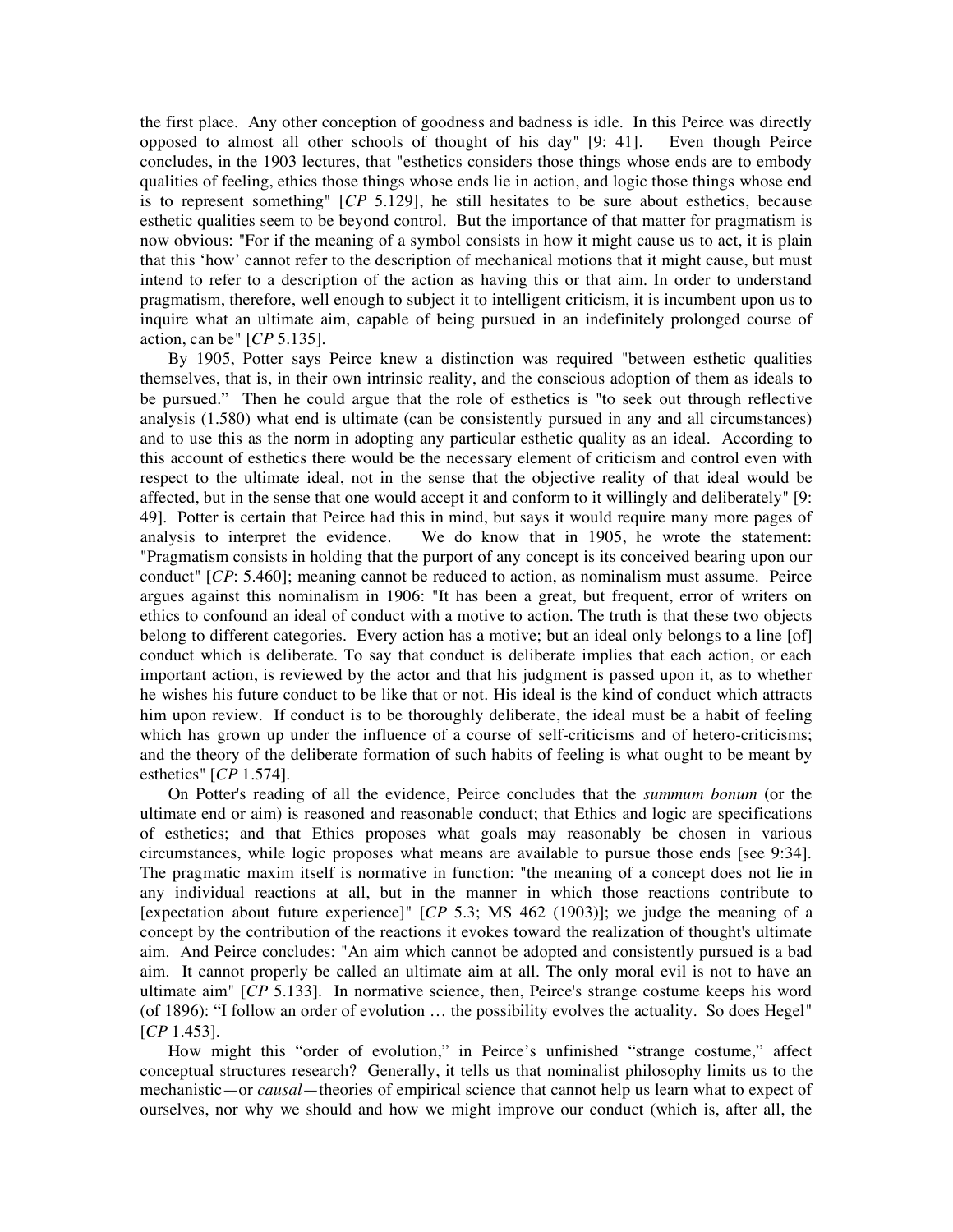ultimate aim of inquiry and knowledge), and so cannot assist us in asking what we want our tools to do for us—in augmenting our conduct. Self-consciously conditional, normative theory would study the laws of belief-habit growth, or the evolution of self-control. The science of semeotic, as an expanded logic, could identify our uncriticized or automatic habits of thought and make explicit our self-controlled habits (or beliefs, as intellectual concepts), so that pragmatism could improve their evolution and clarify the aims of any inquiry. Most significantly, we would realize that conceptual structures represent what we more-or-less doubtfully *conjecture,* what we think *ought* to be true, not simply what we *know*. All of us want our activity to amount to something, and especially our inquiry not to become idle. To the extent that we thoughtlessly relegate our goals and aims to intuition or autonomous behavior, we lose control of how we evolve; we become *demoralized.* To the extent that our agency in the evolution of mind and matter is lost in nominalism, we become whatever our machines make of us. Peirce's theory invites conceptual structures research to do otherwise in pursuing normative science [see 10, for more specific indications encouraging future work].

## **References**

General Note: "MS" references are to Peirce's manuscripts archived at the Houghton Library, Harvard; for *CP* references, *Collected Papers of Charles Sanders Peirce,* 8 vols., ed. Arthur W. Burks, Charles Hartshorne, and Paul Weiss (Cambridge: Harvard University Press, 1931-58).

- 1. Keeler, M. "Pragmatically Yours," In: Ganter, B. and Mineau, G. (eds): *Lecture Notes in Artificial Intelligence*, vol. 1867, Springer-Verlag, (2000) 82-99.
- 2. Vehkavarra, T. "Peirce's Classification of the Sciences." <http://mtlserver.uta.fi/~attove/peirce\_systems3.pdf>
- 3. Ransdell, J. M. "Arisbe, a philosophical website, providing coordinated access to the internet resources relevant to the life and work of, and continuing interest in the American philosopher, scientist, and humanist, Charles Sanders Peirce": www.door.net/arisbe.
- 4. See the Peirce Edition Project <http://www.iupui.edu/~peirce> 5.Meyers, R.G. "Peirce's Extension of Empiricism." *Transactions of the Charles S. Peirce Society,* Winter/Spring, 2002, Vol. XXXVIII, No. 1/2 (137-154). 6.See the *Past Masters* series at Intelex: <http://www.nlx.com>
- 7. Esposito, J. L. "On the Origins and Foundation of Peirce's Semiotic." *Studies in Peirce's Semiotic.* Lubbock, Texas: Institute for Studies in Pragmaticism, 1979.
- 8. Oehler, K. "Peirce's Foundation of a Semiotic Theory of Cognition." *Studies in Peirce's Semiotic.* Lubbock, Texas: Institute for Studies in Pragmaticism, 1979.
- 9. Potter, V. G. *Charles S. Peirce on Norms and Ideals.* New York: Fordham University Press, 1997.
- 10. Some recently published material hints at what Peirce's archive still holds toward further development of his normative science. Manuscript number 283, "The Basis of Pragmatism," in his Harvard collection (a very small part of which is printed in the *CP,* but all of which now appears in Volume 2 of the *Essential Peirce,* see reference below), is his sixth attempt to write his third Monist essay of the 1906 series. The editors of the *EP* have added to its title "in the Normative Sciences," because here he clarifies his meaning of "science" as *essentially* self-critical inquiry, and distinguishes scientific philosophy (or Cenoscopic science) from retrospective philosophy as "embracing all that positive science which rests on familiar experience" [*E:* 372]. And here, he explains that *duality,* the object of normative science investigation, consists in no quality of both or either of two things conceived, but consists only in a relation between them [see *EP:* 381]. Not action but *reciprocal action—*action and